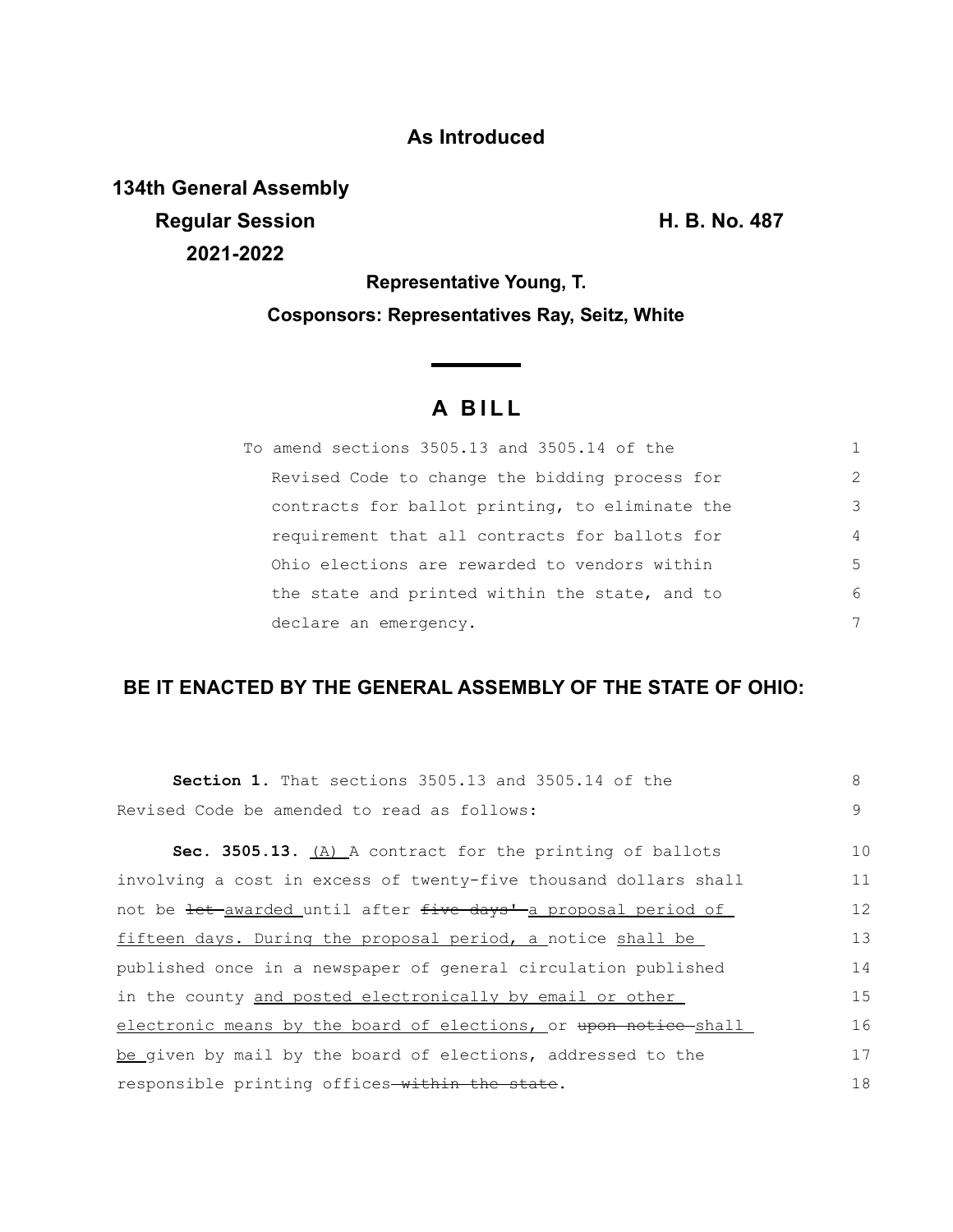Except (B) Except as otherwise provided in this section, each bid proposal for such printing a contract described in division (A) of this section must be accompanied by a bid bond with at least two sureties, or a surety company, satisfactory tothe board, in a sum double of ten per cent of the amount of the bid, conditioned upon the faithful performance of the contractfor such printing as is awarded and for the payment as damages by such bidder to the board of any excess of cost over the bid which it may be obliged to pay for such work by reason of thefailure of the bidder to complete the contractproposal. No bidproposal unaccompanied by such bid bond shall be considered by the board. The board may, however, waive the requirement that each bid be accompanied by a bond if the cost of the contract is twenty-five thousand dollars or less. The (C) The contract shall be let awarded to the lowest most qualified responsible bidder in the state. All ballots shall be printed within the stateproposer that meets the minimum standards established by the secretary of state under division (D) of this section. The proposer shall post a performance bond equal to one hundred per cent of a single election's contract amount. If the contract is for multiple elections, then the board instead may require the proposer to post a performance bond of a sum equal to one hundred per cent of the board's estimated ballot printing costs for the largest election to be conducted during the contract period. The board may, however, waive the performance bond requirement if the cost of the contract is twenty-five thousand dollars or less. (D) The secretary of state shall adopt rules establishing printing, mailing, and security standards for vendors that print ballots under contracts entered into under this section, in 19 20 21 22 23 24 25 26 27 28 29 30 31 32 33 34 35 36 37 38 39 40 41 42 43 44 45 46 47 48

accordance with Chapter 119. of the Revised Code.

49